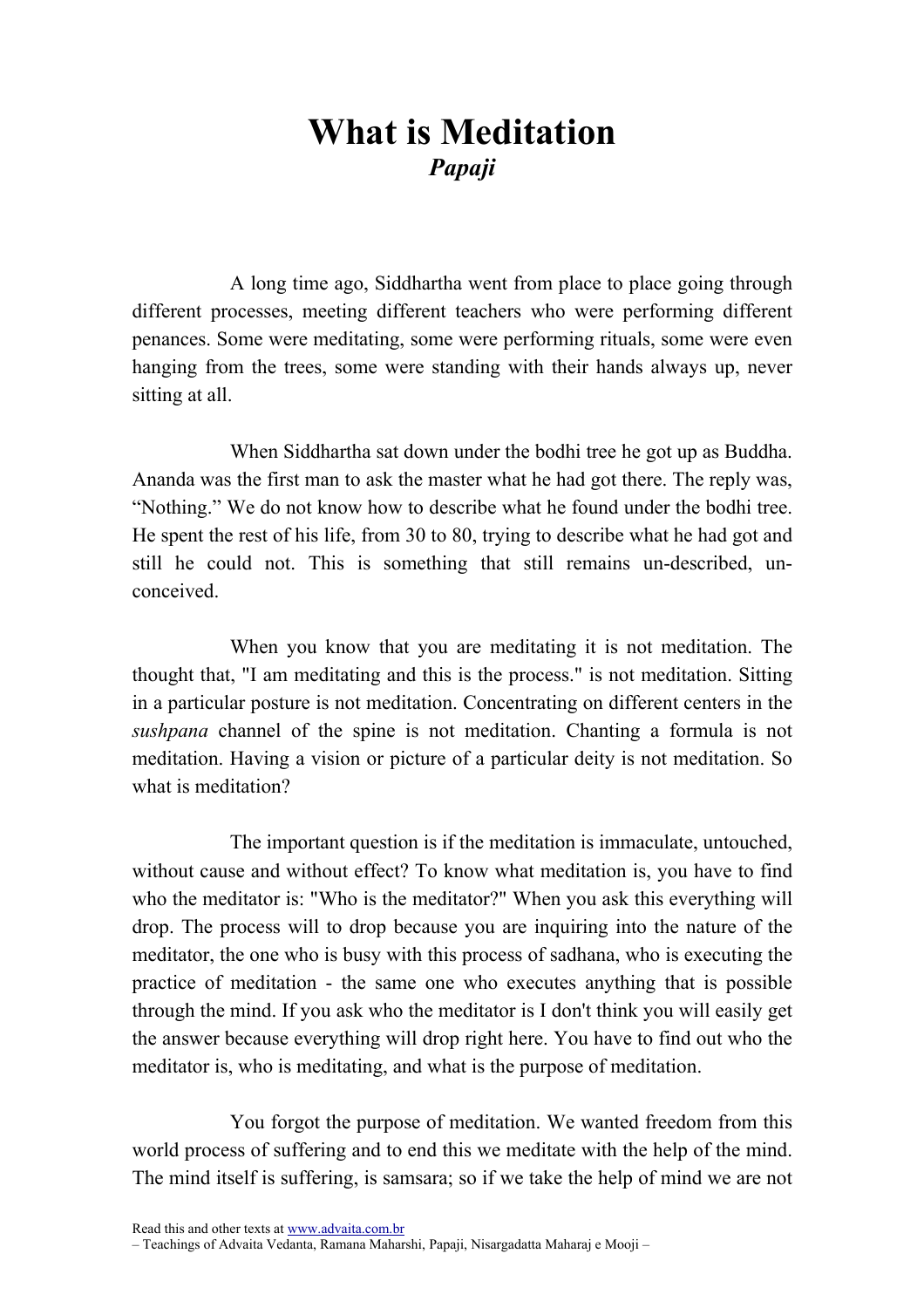going to arrive anywhere. Ask who the meditator is and you will reply to yourself: "I meditate. I am the meditator."

What is this 'I' who becomes the meditator? How is it different from what it is searching for? You will have to discover what has been concealed when you give rise to this meditator - what is buried underneath. What is that foundation out of which this meditator rises and performs different sadhanas and practices? Return back home to find the source of the meditator - the source of 'I'. There is no difference between the meditator, the 'I', the mind, and the ego. Whenever we meditate it is the ego that takes the role of the meditator, so meditation has not brought any result so far.

Someone arose from under the bodhi tree. That cannot be attributed to any practice of meditation. When he was asked what he had attained he was quite honest and said, "Nothing." He had not attained anything during the process of long sittings of meditation. Something had revealed itself to itself. That revelation, that happening, is not in your hands. If you carry a gun on your shoulder and you are looking for a target it will take you elsewhere. The gun is effort, the gun is ego. If you drop the gun and don't possess anything it is going to reveal itself, by itself, to itself within itself. That which has been concealed since millions of years will have to reveal itself.

We are waiting, thinking that we have to do something about it. It is this doer-ship which is concealing the truth, existence, consciousness, and bliss. Otherwise this has always been with you, is with you now, and will always be with you. You can never separate yourself from it at any time. You cannot breathe without it, you cannot live without it. It was only a concept that the wave was different from the ocean, that the ring was different from the gold, or that the vessel is different from the clay. Because we do not see the substratum we find a difference.

Here and now, if we do not make any effort, if we do not activate a single thought, if we do not even allow the thought 'I', if we do not hold to the concept of time, if we do not postpone anything to the next moment, to the next breath, this is going to reveal itself. Here and now means out of time all together. This has nothing to do with any meditation or any process. We have tried endlessly through numberless incarnations and we have not been able to complete it. This time let us decide to return home. We have been different

<sup>–</sup> Teachings of Advaita Vedanta, Ramana Maharshi, Papaji, Nisargadatta Maharaj e Mooji –